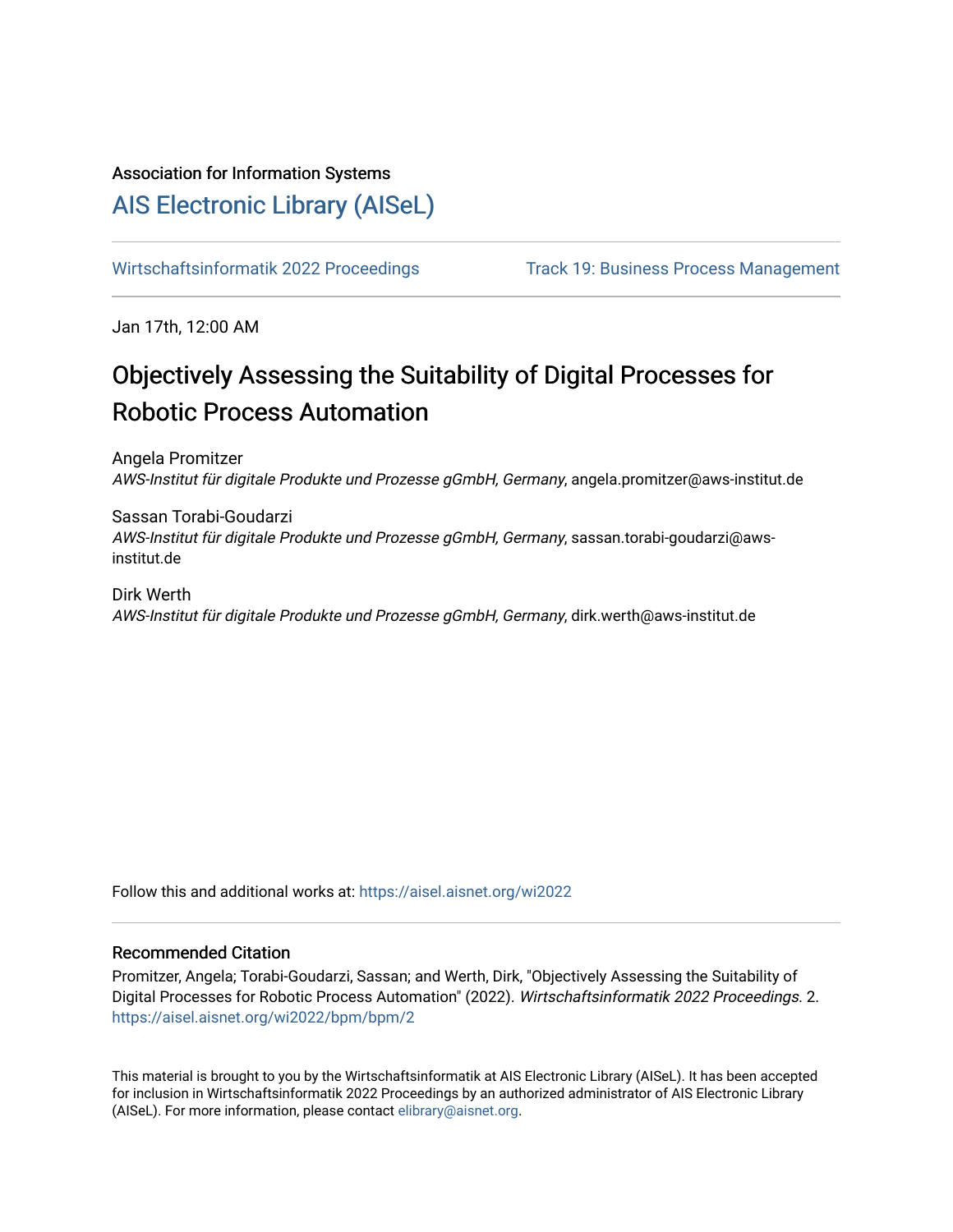# **Objectively Assessing the Suitability of Digital Processes for Robotic Process Automation**

Angela Promitzer<sup>1</sup>, Sassan Torabi-Goudarzi<sup>1</sup>, and Dirk Werth<sup>1</sup>

<sup>1</sup> August-Wilhelm Scheer Institut für digitale Produkte und Prozesse gGmbH, Saarbrücken, Germany {angela.promitzer, sassan.torabi-goudarzi, dirk.werth}@aws-institut.de

**Abstract.** Finding the most suitable process for Robotic Process Automation (RPA) is a cumbersome task that usually involves a manual process analysis from RPA experts. We propose a concept for objective and partially automated evaluation of the suitability of a digital process for RPA. This concept is based on the methodology of Desktop Activity Mining, a task mining framework that records all user interactions with software during the execution of a process. The collected information is used to answer general aspects that influence the suitability of the process for RPA and the assessment of individual events.

**Keywords:** Process Mining, Task Mining, Process Assessment, RPA.

## **1 Introduction**

The ever-increasing national and international competition and the resulting digitalization of (business) processes lead to rising demand for automation. In the context of digital processes, automation using Robotic Process Automation (RPA) is one of the most common choices [1]. RPA is the automation of a digital process (activity) by using a software robot that imitates the interactions of a user with software applications and operates on the same interface as a real user would. Therefore, it usually requires little to no changes in the used software and can be applied on top of existing systems. However, despite this advantage, not all processes are suitable for RPA. Key requirements for RPA are the availability of structured data, e.g. databases or text documents, and a rule-based process [1]. Processes where human intervention and judgment are required are not suitable for RPA because robots cannot easily gain the experience an employee collected over years. Recent research is trying to overcome that obstacle by applying artificial intelligence and machine learning algorithms [2].

Before the implementation starts, the question arises as to which process should be automated. This is not a trivial question to answer as many different factors play a role in the selection of the most suitable process for RPA [3]. Hence, the implementation of RPA is usually done by company-external experts who are highly skilled in the usage of software robots but cause high costs and lack an understanding of the process to be automated. To improve this situation we propose an objective and partially automated assessment concept for digital processes based on Desktop Activity Mining [4].

<sup>17</sup>th International Conference on Wirtschaftsinformatik, February 2022, Nürnberg, Germany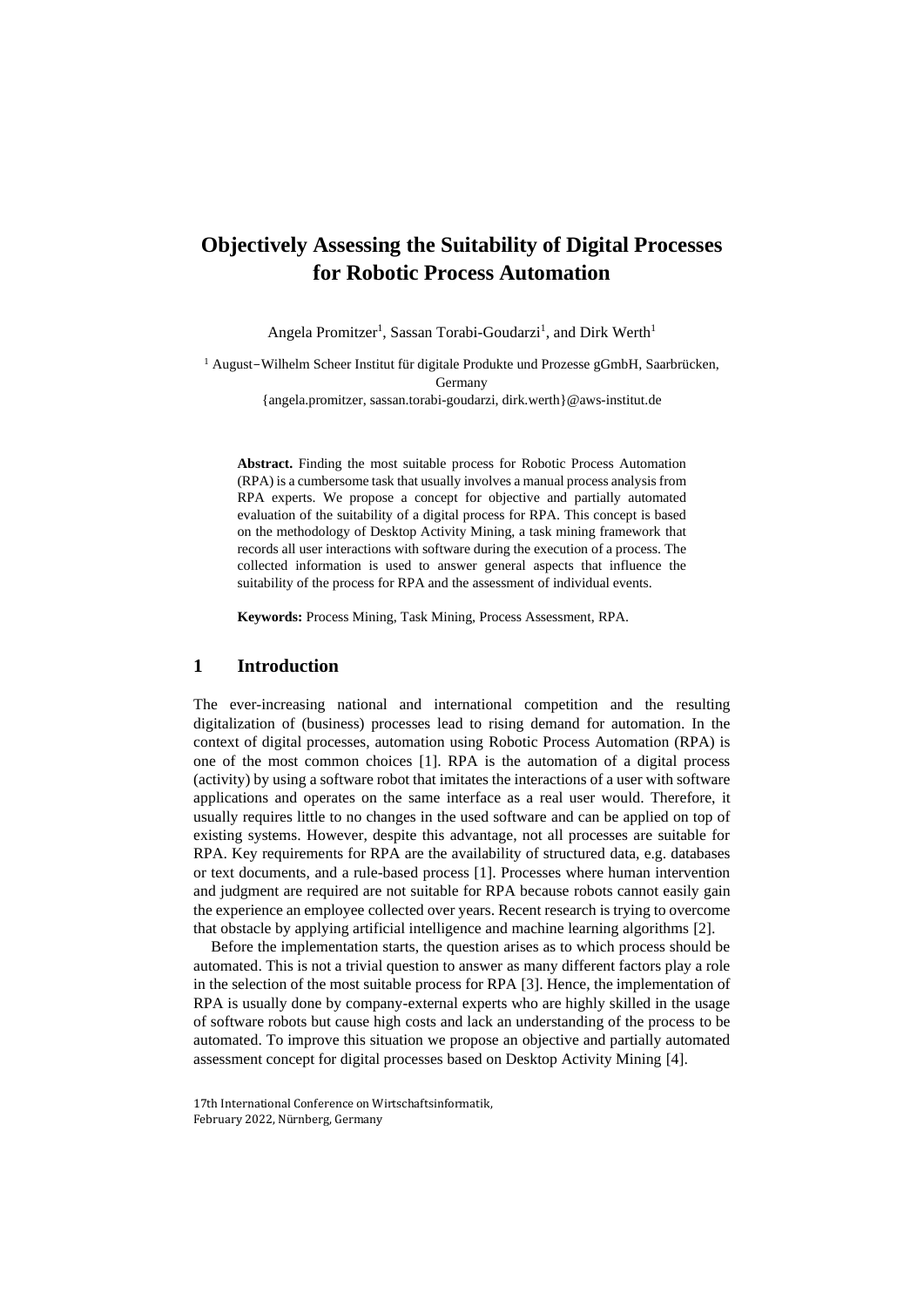# **2 Background**

This section provides background on the current state of the art in process assessment regarding their suitability for RPA. Furthermore, a brief overview of the methodology of Desktop Activity Mining is given.

#### **2.1 Processes assessment regarding RPA suitability**

There exists a variety of assessment methods that offer a selection mechanism for choosing the right process for an RPA project. Most of these methods are based on information that is collected using an interview or questionnaire. Therefore, the outcome and correctness of these methods highly depend on the quality of the collected data and the expertise of the interviewee.

Syed et al. extract a list of criteria from literature that summarizes the characteristics that a process needs to fulfill to be considered suitable for RPA. According to this list, a suitable process for RPA is highly rule-based, mature, manual, standardized, repetitive, fairly simple, and well-documented. Furthermore, it should have a high transaction volume and cost impact, structured digital data input, and few exceptions and connections to other systems which cause proneness to human error. [3]

This list is supported by several other publications which list similar criteria [5-7] and base their selection scheme on criteria from literature and interviews with RPA experts. Eggert and Moulen add the relief of employees as an additional criterion [5]. Fung also lists frequent access to multiple systems, decomposability into clear IT processes, and understanding of current manual costs as main requirements [6]. Plattfaut et al. group the already mentioned criteria into four different categories: (1) *exclusion criteria* (absolutely necessary), (2) *beneficial factors* (facilitate RPA), (3) *quality factors (*influence the efficiency and efficacy), and (4) *economic impact* [7].

Wanner et al. propose a selection method using quantifiable measures which can be extracted from software event logs [8]. They extract information like execution frequency, execution time, standardization, and stability from event logs and combine it into a quantifiable measurement system. Leopold et al. develop a selection method based on textual process descriptions [9]. They determine whether the textually described task is manual, an interaction of a human with an information system, or automated. Leno et al. search unsegmented UI logs for frequently occurring patterns that are candidates for RPA based on their frequency, length, coverage, and cohesion score [10]. Viehauser et al. propose a quantifiable method to identify and prioritize RPA candidates [11]. The used data, e.g. execution times and frequencies, rule-based nature, and error rates, is collected manually via observations of employees.

None of the presented works offers an objective process assessment regarding RPA suitability based on user interactions, but the majority relies on expert and employee knowledge about the process. Our concept tries to overcome this drawback by adding an objective layer to the existing known requirements. Furthermore, the data collection of our concept is partially automated by using Desktop Activity Mining. This overcomes obstacles like cumbersome and time-intensive employee observation ( [11]) and dependencies on textual process descriptions ( [9]) or existing log files ( [8], [10]).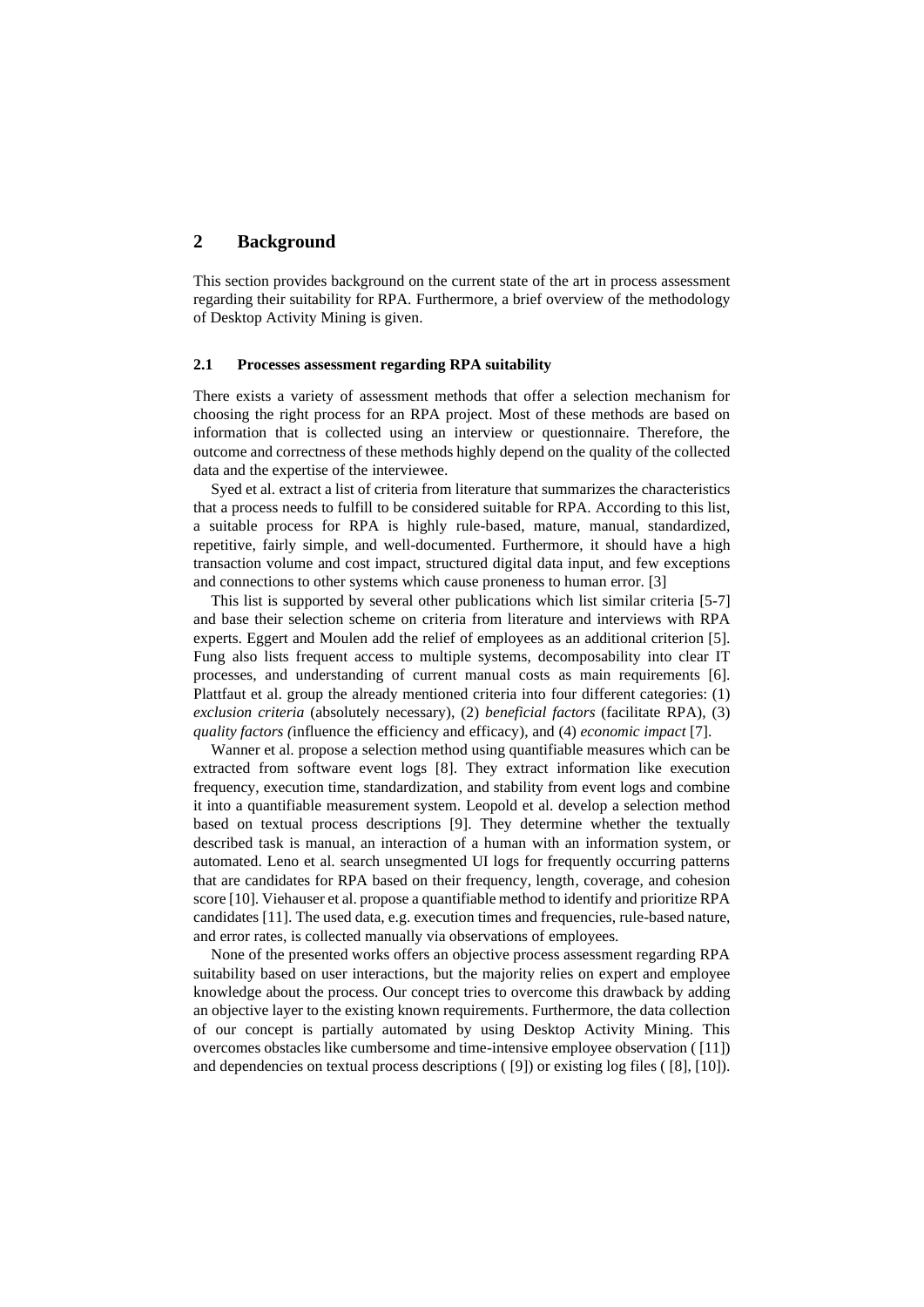#### **2.2 Desktop Activity Mining**

The vast majority of methodologies and techniques in the field of process mining can be categorized as event data extraction, event correlation, or event abstraction. All of these approaches have in common that they are process-centric approaches that rely heavily on the application landscape and its underlying database systems [12].

In contrast to that, Desktop Activity Mining [4] is an approach that focuses on user interactions (i.e. mouse and keyboard events) with an IT system during a process execution. A chain of interactions makes up one activity of a process, i.e. one abstract process step. Several process activities together form a complete business process. For that purpose, a recording application tracks all user interactions during process execution on the level of mouse and keyboard events. In addition, information provided by the operating system is recorded. This includes unique identifiers of the used applications and UI elements, and screenshots to capture visual information. All information is combined into one process model with two levels of detail: a level of process activities (i.e. process steps), and a level of events (i.e. detailed click stream). To increase the accuracy of the process model, several instances of the same process are combined into one model. This allows to capture many variants of the same process and construct a very detailed process model. Machine learning and artificial neural networks are used to compare and combine the separate recordings into one model [4].

# **3 Digital process assessment regarding RPA suitability**

Based on the literature review, we propose a new concept for assessing the suitability of a process for RPA implementation. This concept consists of three layers that aim to evaluate a process from different perspectives. The goal is to improve the assessment by applying objective measures in addition to the qualitative surveys in literature. The first layer of the concept combines and structures criteria from related work. In the second layer, Desktop Activity Mining is used to collect information about the executed process and answer questions from the first layer. The third layer evaluates the automatability of single user interactions with the software in the process. While the first layer still requires some manual work, the second and the third layer are highly automated and only require the triggering of the process recording application.

#### **3.1 First layer: General assessment**

The conducted literature review led to a selection of criteria based on the rating and frequency with which they occurred in related work. We split the pool of criteria into two categories, *mandatory* and *optional.* [3, 5-7]

**Mandatory requirements.** We identified five requirements as mandatory for the implementation of RPA. The process in question has to be (1) a digital process using IT systems, (2) rule-based, (3) repetitive, (4) stable, and (5) use structured digital data. If one of these requirements is not met, an RPA implementation is not recommended.

**Optional requirements**. The identified optional requirements are separated into 4 categories: *favorable*, *unfavorable*, *volatile*, and *cost-benefit* criteria. *Favorable* criteria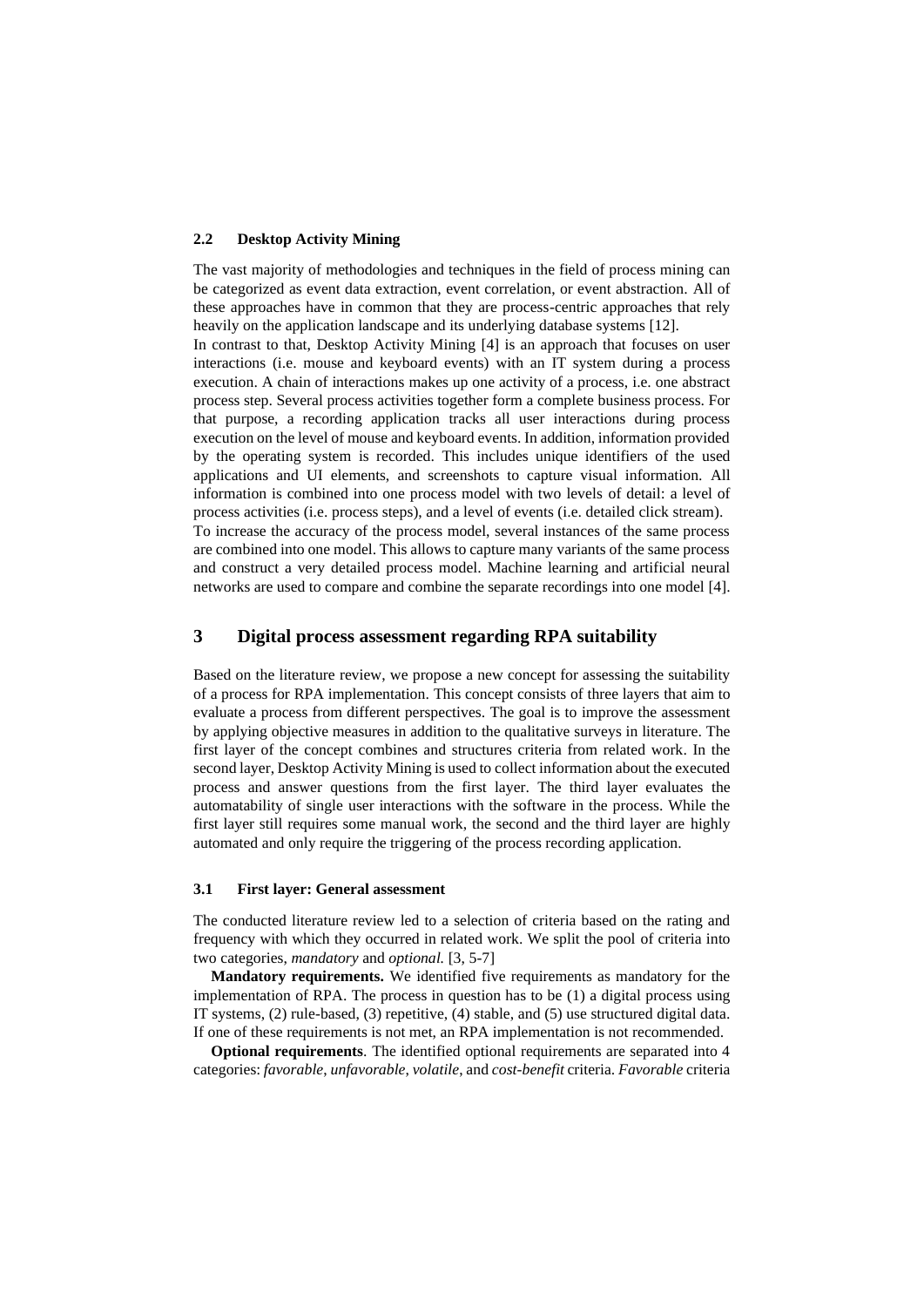increase the benefits of RPA if they are present in the process. They include proneness to human errors, many different software systems, long human execution time, knowledge monopoly of one employee, and little employee capacity. *Unfavorable*  criteria limit the success of RPA and include high process complexity, use of unstructured data (e.g., scanned documents), the necessity of human judgment and intervention, better performing alternative solutions, and sensitivity to process downtime. *Volatile* criteria are favorable or unfavorable for the success of RPA, depending on their concrete manifestation in the process and company. Acceptance and cooperation from employees, and implementation of data protection rules and regulations fall into this category. *Cost-benefit* criteria directly influence the economic success of an RPA implementation. These criteria include the transaction/execution duration and frequency, costs for IT-system changes and employees, and costs due to errors in the process execution before and after the process automation.

Based on the extracted *mandatory* and *optional* criteria, we created a questionnaire to gather information about the process that should be automated. This questionnaire is given to all involved parties in the process, which includes the employees who directly execute the process, but also supervisors and management parties. The diverse selection of interviewees ensures proper answers to the questions from all categories.

The questions regarding *mandatory* requirements are formulated as yes-no questions. All of them have to be clearly answered 'yes' to indicate a potential candidate for successful RPA implementation. The *optional* requirements are evaluated using a value scale from 1-10 with 1 denoting a complete non-fulfillment and 10 a total fulfillment. The values of all answers are combined and weighted considering whether the criterion is positively or negatively influencing the automatability.

#### **3.2 Second layer: General assessment using Desktop Activity Mining**

The second layer focuses on objectively answering some of the questions that are raised in the first layer. The answers of employees are often neither objective nor completely correct. Therefore, our goal is to remove this uncertainty from the selection of processes for RPA by using Desktop Activity Mining as an assisting, objective measure.

The prerequisite for using Desktop Activity Mining in the decision process for RPA, is the recording of several instances, of the process. The more variants of a process are recorded, the better the resulting process model and hence the selection process becomes. The following information can be extracted using Desktop Activity Mining:

**Number of IT systems and applications**. Desktop Activity Mining records the application in which an event that is relevant to the process is executed. This directly allows answering the question of how many different applications and IT systems are involved in the process and how many transitions between those applications are made.

**Execution frequency and duration**. How long one execution of a process takes on average can easily be determined by recording several instances of a process and measuring the real execution time of the process. Also, the execution frequency per month/year can be determined if the recording procedure captured all executions over a certain representative period of time, e.g., one week. Both values directly influence the *cost-benefit* criteria and the economic success of the RPA implementation.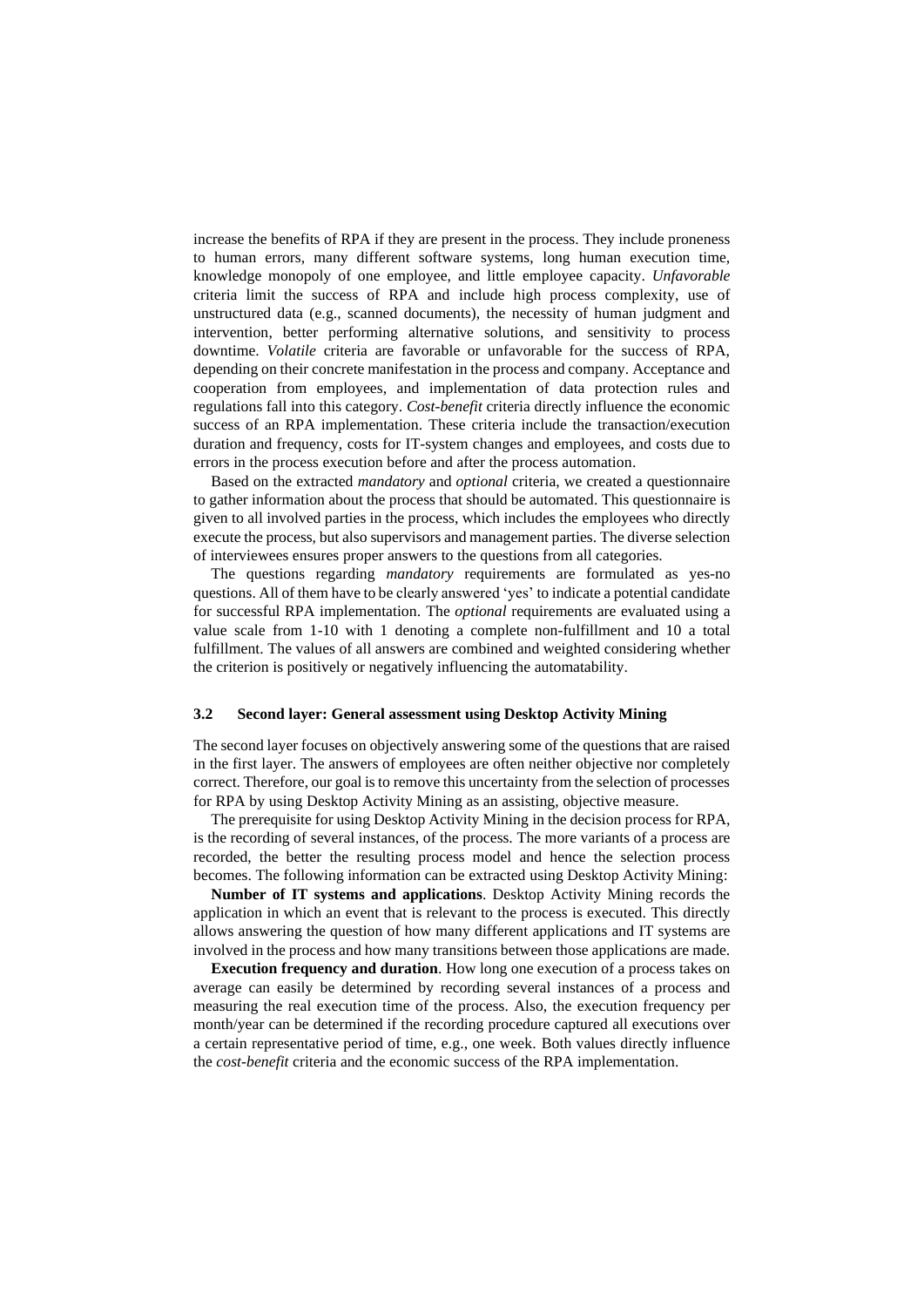**Process complexity**. The number of process variations and their frequency can be extracted based on the retrieved process model. The number and frequency of certain paths in the process model can serve as a good measure for the complexity of the process. A high complexity falls into the category of *unfavorable* criteria because it increases the difficulty of an RPA implementation.

#### **3.3 Third layer: Assessment of individual events using Desktop Activity Mining**

The third layer evaluates all single events of a process execution with respect to their RPA suitability on a scale of 1 (not suitable) to 10 (very suitable). The following event types are evaluated based on the information that Desktop Activity Mining captures:

**Mouse clicks**. The most relevant factor for automating mouse clicks is the possibility to clearly identify the correct UI element of the user interaction. As Desktop Activity Mining stores identifiers for the UI elements that were relevant in the event, we can leverage that information to check whether the identifier appears to be unique across the process and can therefore be used for a clear identification of the UI element. We additionally use computer vision techniques on screenshots to retrieve more information. Using detection/filtering algorithms and Optical Character Recognition allows us to get a region of interest for a mouse click, including e.g. the text on a button.

**Keyboard inputs.** Keyboard inputs are handled similarly to mouse clicks regarding the collected identifiers. However, the screenshot recognition cannot directly be applied because most of the time keyboard inputs happen in a text field that is visually not very distinct. Only extracting the white text field as the region of interest does not provide any additional information.

## **4 Current research and upcoming results**

Our current research includes the integration of all three layers into one score that indicates the suitability of a process for RPA. The mandatory requirements from the first layer provide a stop-or-go decision for further evaluation. The optional requirements are partly answered by the described questionnaire and partly automatically by using input from the second layer. The resulting values (1-10) of all optional requirements are weighted and combined to one score. This score is then combined with the average score of all events from the third layer. The combination results in one score (1-10) that indicates the suitability of the process for RPA.

Furthermore, we work on extending the features of Desktop Activity Mining to include even more criteria in the second and third layer. This includes not only storing an identifier for the active UI element but more context-related information about the neighboring UI elements and the element tree in which the current event is embedded.

One of our major remaining goals is to evaluate the approach described here. For this purpose, we plan on evaluating real-world processes under the participation of process owners according to the presented method. To assess the validity of our concept we compare it to the approaches described in [7] and [11]. Furthermore, the resulting evaluations are then qualitatively assessed and compared by process experts.